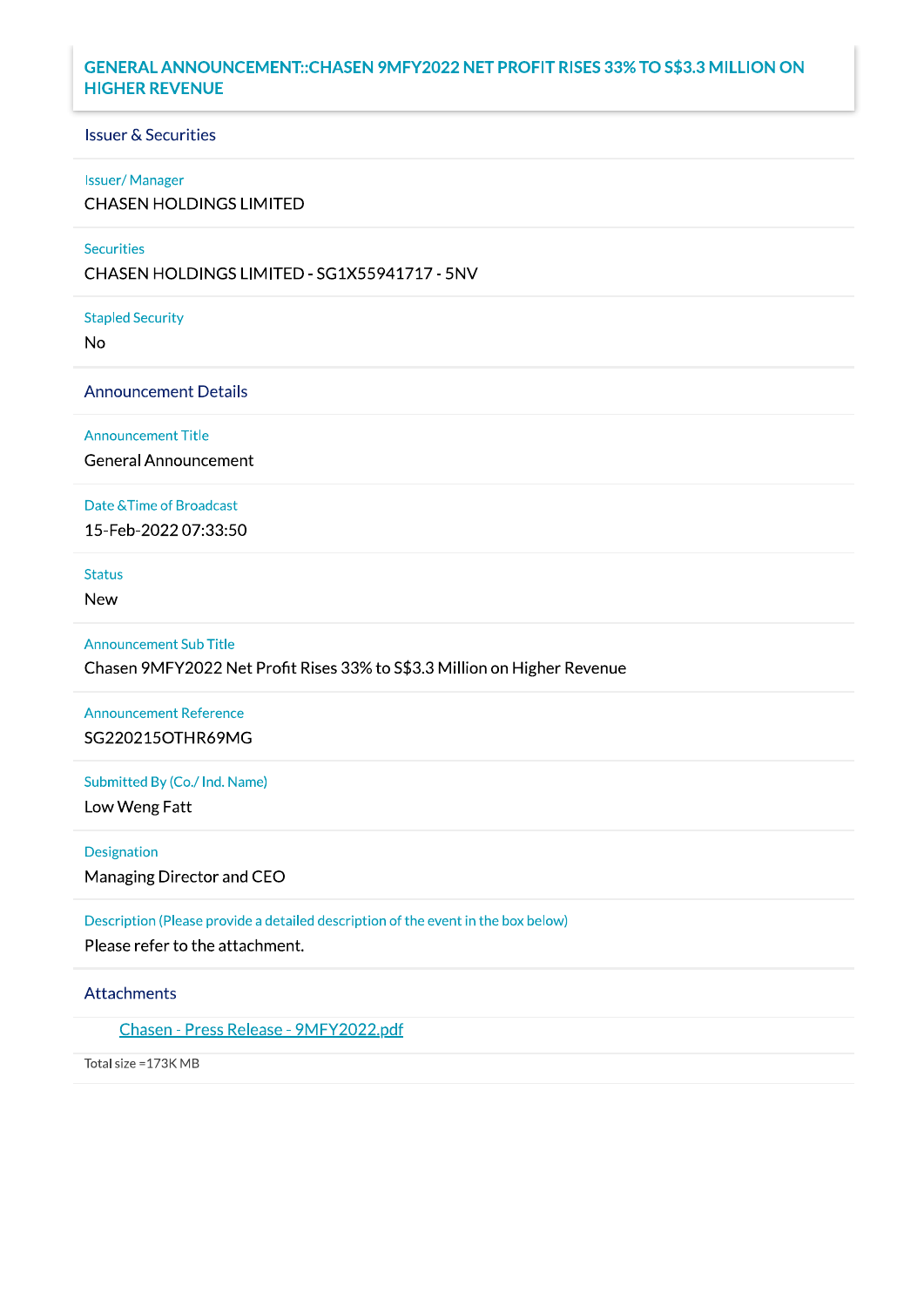

# **Media Release**

# **Chasen 9MFY2022 Net Profit Rises 33% to S\$3.3 Million on Higher Revenue; Improved Performance Due to Economic Reopening and Strong Pandemic-Driven Demand**

- *Higher revenue contribution from all 3 segments lifted 9MFY2022 revenue by 37% to S\$127.3 million a year ago; Net profit up 33% to S\$3.3 million*
- *New Specialist Relocation project to be secured as TFT LCD and semiconductor sectors remain resilient with past cost-rationalisation effort supporting performance*
- *T&E segment to benefit from easing of manpower constraints and increase in solar panel installation projects*
- *Disruptions to air and sea freight caused by pandemic have driven up demand for cross border land transportation as manufacturers relocate or add new facilities, benefiting the Group's 3PL segment*

| <b>S\$'000</b>                                               | <b>3Q</b>     | <b>3Q</b>     | <b>Change</b> | <b>9M</b>     | <b>9M</b>     | <b>Change</b> |
|--------------------------------------------------------------|---------------|---------------|---------------|---------------|---------------|---------------|
|                                                              | <b>FY2022</b> | <b>FY2021</b> | (%)           | <b>FY2022</b> | <b>FY2021</b> | (%)           |
| <b>Revenue</b>                                               | 43,357        | 34,817        | 25            | 127,324       | 93,184        | 37            |
| <b>Gross profit</b>                                          | 6,762         | 6,462         | 5             | 21,926        | 18,076        | 21            |
| <b>Gross profit margin</b><br>(%)                            | 15.6          | 18.6          | $(3.0)$ ppt*  | 17.2          | 19.4          | $(2.2)$ ppt   |
| <b>Profit Before Tax</b>                                     | 1,107         | 654           | 69            | 4,850         | 3,275         | 48            |
| Net profit after tax                                         | 583           | 475           | 23            | 3,341         | 2,515         | 33            |
| <b>Fully Diluted</b><br><b>Earnings per share</b><br>(cents) | 0.10          | 0.05          | 100           | 0.525         | 0.327         | 61            |

*\*ppt – Percentage Points* 

**Singapore, 15 February 2022** – SGX Mainboard-listed Chasen Holdings Limited ("**Chasen**" or "**the Group**") announced today higher revenue and net profit after tax for the nine months ended 31 December 2021 ("**9MFY2022**") driven by a broad-base recovery and pandemic-driven demand for its specialised services.

# **3QFY2022 and 9MFY2022 Financial Performance**

The diversified logistics group recorded higher revenue from all 3 business segments – Specialist Relocation, Third-Party Logistics ("**3PL**") and Technical and Engineering ("**T&E**"). Revenue 9MFY2022 rose 37% to S\$127.3 million compared to a year ago while net profit after tax was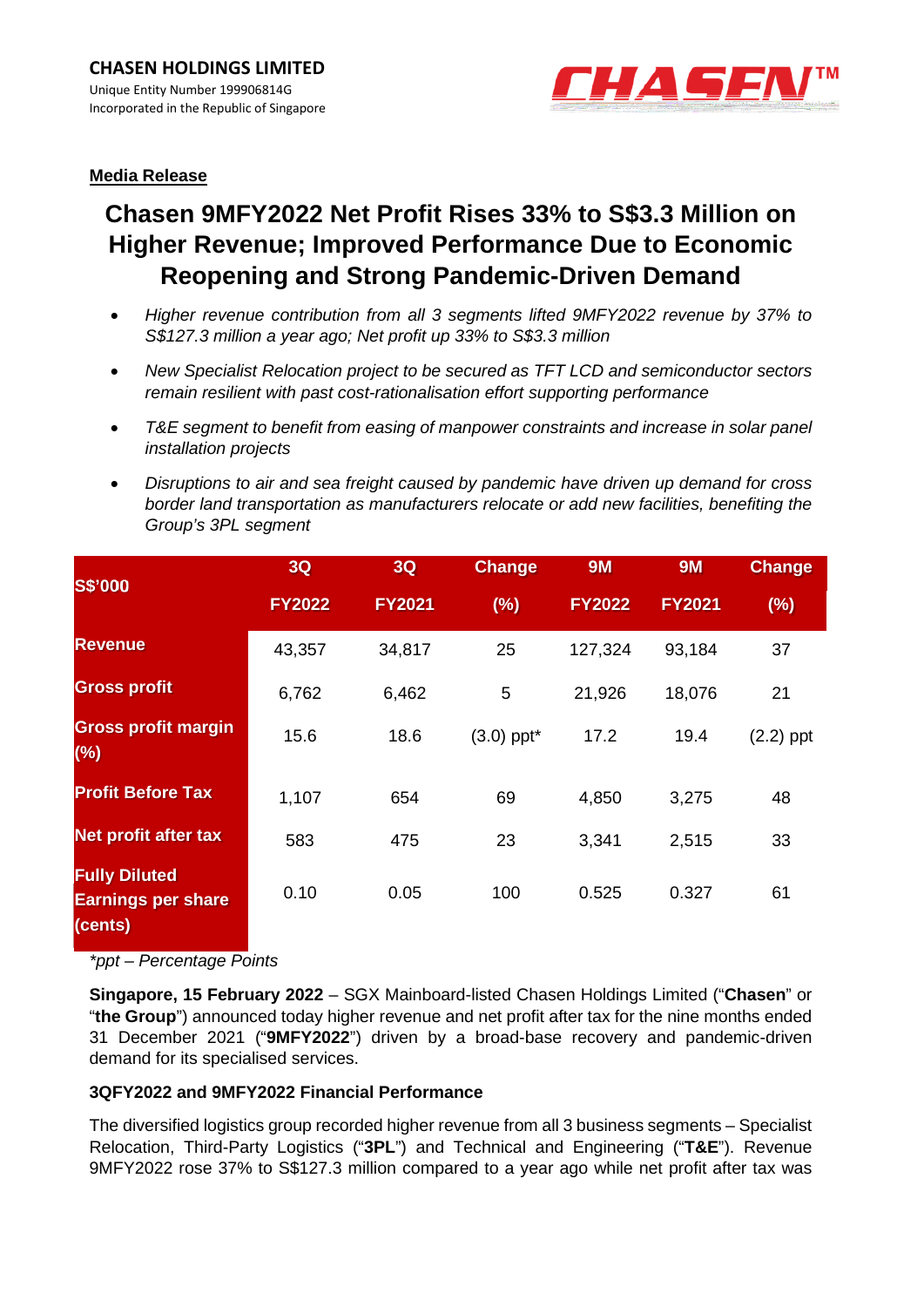

33% higher at S\$3.3 million. Gross profit margin for 9MFY2022 held steady for the Specialist Relocation Services and 3PL segments despite higher cost of sales; however, manpower constraints, costs and power shortages in the PRC led to a 2 percentage-point decline in the overall gross profit margin for the Group to 17.2%.

Revenue for the three months ended 31 December 2021 ("**3QFY2022**") increased 25% to S\$43.4 million from S\$34.8 million a year ago while net profit after tax rose 23% to S\$583,000 over the comparative periods.

The Specialist Relocation segment, the Group's leading revenue contributor, continues to secure new projects, as the semiconductor, solar panel and TFT LCDs sectors remain resilient despite the pandemic. The Group expects to secure a move-in project for a TFT LCD company in the People's Republic of China ("**PRC**") and is also tapping opportunities in Singapore as semiconductor activity picks up locally.

The 3PL business segment saw comparatively strong revenue growth, driven in particular by cross-border transportation and associated warehouse services. Revenue and net profit attributable to warehouse services, feeding through new contracts in Penang previously announced, contributed to the division's performance.

In the T&E segment, construction activities in Singapore continue to be challenged. However, the gradual re-opening of the border has eased manpower constraints. As announced previously, Chasen has been awarded a project to install solar panels for 180 public housing blocks and three commercial buildings. It has further secured a separate project to install solar panels for four commercial buildings. As border controls ease, the T&E segment aims to accelerate training of new workers and draw from its recent project experience to improve team productivity and take on additional solar panel installation projects.

Fully diluted earnings per share increased to 0.53 Singapore cent in 9MFY2022 from 0.33 Singapore cent in 9MFY2021, while net asset value per share grew to 16.4 Singapore cents as at 31 December 2021 from 15.8 Singapore cents as at 31 March 2021.

The outlook for the three business segments in the next few quarters look positive on the back of resumption of activities based on successful vaccination programs and a less virulent though highly transmissible Omicron variant of the coronavirus.

The outlook for Specialist Relocation Services is predicated by the on-going global chip shortages and pandemic-driven supply chain disruptions. Singapore is home to several key global semiconductor players who are poised to continue expansion plans disrupted by the pandemic. These include makers of the memory chip, IC foundries and Fabless chip "manufacturers" who consign equipment to chip foundries. In turn, they drive Original Equipment Manufacturers ("**OEMs**") in the region to invest or expand capacity to meet demand. Chasen aims to secure its fair share of revenue from providing Specialist Relocation services to some of these players.

For the 3PL segment, the Group's 72%-held Penang-based subsidiary City Zone Express Sdn Bhd ("**CZE**") continues to expand its fleet of trucks to meet the pandemic-driven demand for cross-border transportation. Its fleet has increased to 135 trucks as at end-December 2021 from 105 pre-pandemic. It will add more trucks and drivers to its network connecting Singapore-Malaysia-Thailand-Vietnam-PRC at a pace that commensurate with margin and service efficiency targets. To enhance service quality, it will beef up operations and service centres, including at the Tanjung Pelepas Port, Malaysia. The segment's warehouse services are expected to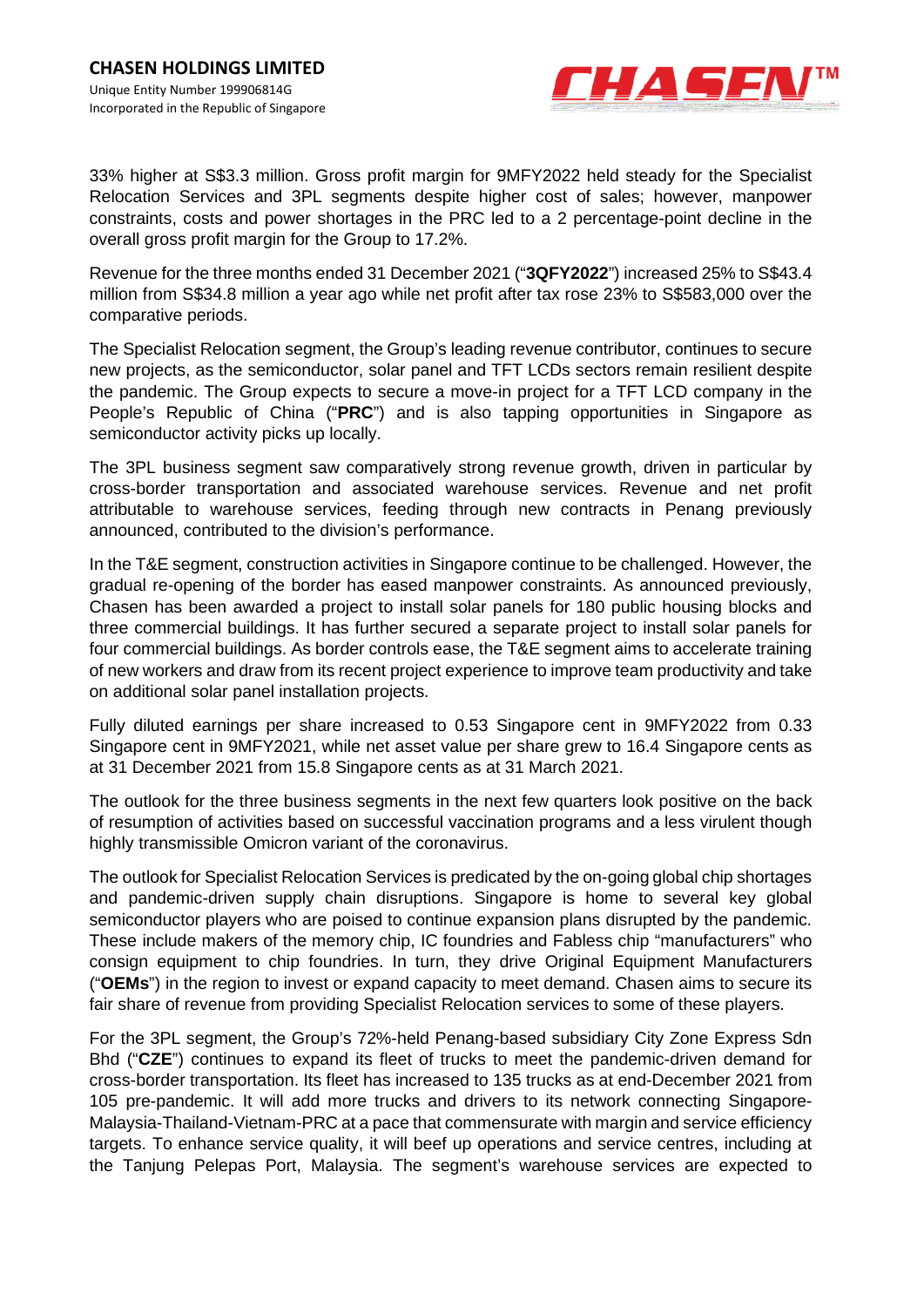

experience sustained growth due to pandemic-driven demand for e-commerce and expansion of OEM activity in Malaysia.

With the easing of entry for foreign workers, and expectation of more commercial solar panel installation projects in Singapore (having successfully completed one such project), on top of previously announced HDBs projects, the outlook for the T&E segment is very positive. It also expects to pick up contracts for specialty glass and façade cladding, which has already been deployed in projects such as the Singapore-Johor Bahru RTS in Woodlands. The component and parts manufacturing activities, the segment's leading revenue contributor, continue to perform despite power outages in the PRC and cost increases. This segment will also benefit from longterm growth drivers in the AI, energy stability, EV mobility and 5G activities in the PRC. In particular, demand for 5G components in the PRC is expected to offer strong growth opportunities in the next few years.

Mr Low Weng Fatt, Chasen's Managing Director and CEO, said, *"Our improved financial performance highlights the efforts put in by the Chasen team over the last few years. Having achieved a decisive recovery, we are seeing several bright spots on the horizon, and are wellpositioned to capitalise on them.* 

*"The 3PL cross-border land transportation segment is well anchored even as it continues to capture growth in an underserved market disrupted by the pandemic. We will also focus efforts to execute several growth strategies in the Specialist Relocation and T&E segments. We expect the shift towards OLED adoption and increased solar panel installation in Singapore to gain momentum in the coming months."* 

**– End –** 

# **Media & Investor Contact Information**

WeR1 Consultants Pte Ltd 1 Raffles Place #02-01 One Raffles Place Mall Suite 332 Singapore 048616 Tel: (65) 6737 4844 Isaac Tang: chasen@wer1.net

# **About Chasen Holdings Limited** (Bloomberg: CHLD:SP; Reuters: CHHL.SI)

Chasen Holdings Limited is a SGX Mainboard-listed investment holding company with subsidiaries offering one-stop integrated solutions in Specialist Relocation services, Technical & Engineering services and Third-Party Logistics management and last mile services.

Headquartered in Singapore with operations in Singapore, Malaysia, Thailand, Vietnam, the People's Republic of China and the U.S.A., the broadly diversified business Group serves global customers in industries such as semiconductor IC wafer fabrication, testing & packaging, TFT LCD panel production, semiconductor OEM, EV & battery production, GreenTech including solar panel assembly & installation, glass & façade cladding installations, consumer electronics & e-